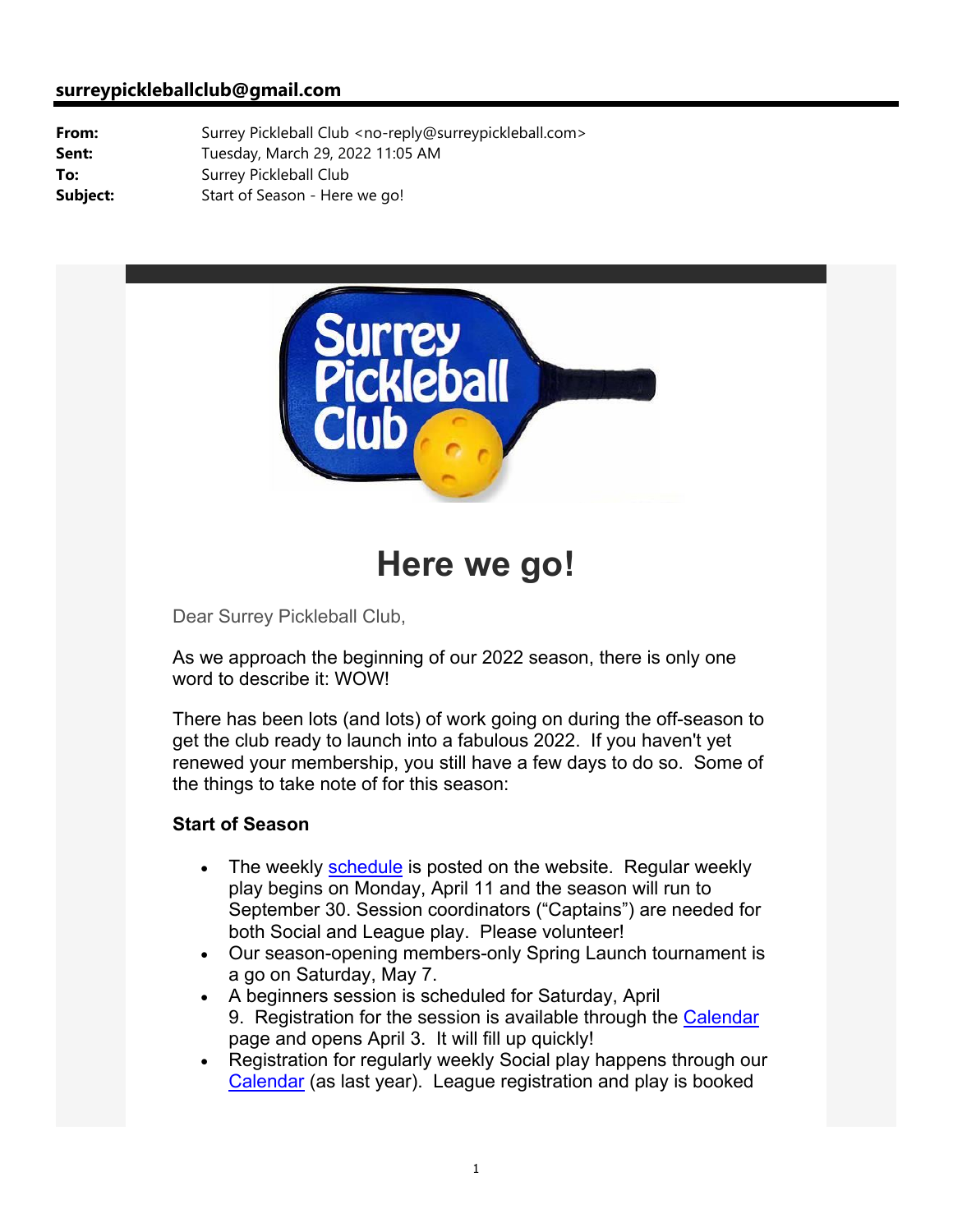through PickleballBrackets. Booking windows for all sessions, both Social and League, open 6 days before the session.

#### **Leagues and New Ratings Rules**

- Gone is "Rated" play, being replaced by "Leagues": men's, women's and mixed doubles leagues (sorry, not singles leagues…yet)
- Signup for Leagues through PickleballBrackets, not through our Calendar.
- Have a look at how Leagues and ratings will work on our How to Register page under Calendar on our website.
- Get your competitive fix through Leagues.

## **Player Development**

- We have designed a program aimed at improving skills for all levels of play
- **Beginners clinics will be held on April 9th and 16th and every** second Saturday thereafter, or as demand requires.
- We will also have periodic skills clinics for various levels, external clinics and in-schedule mentoring.
- See more information on our Player Development page on our website under Events.

## **Tournaments**

- Our members-only Spring Launch tournament is a go on May 7.
	- o Registration for new and renewed members opens April 5, through PickleballBrackets.
	- o The format will be a scramble, so come out, meet some members and have fun.
	- o Our traditional start-of-season kickoff tournament will be joined by the Surrey Offroad Cycling Enthusiasts (SORCE) bike race with lots of action and….a beer garden!
	- o Join your fellow SPC members afterwards for a dinner and 50/50 draw, with proceeds going to support Ukraine. Indicate your interest when you register for the Spring Launch, send us an email, or talk to a Board member.
- Our second annual Mid-Summer Slam tournament is scheduled for July 15-17, bigger and better than last year and now sanctioned by Pickleball Canada. Register through **PickleballBrackets**
- Our legacy Grip'n Rip tournament is scheduled for September 2- 4. Bigger and better, we will use all 24 courts on the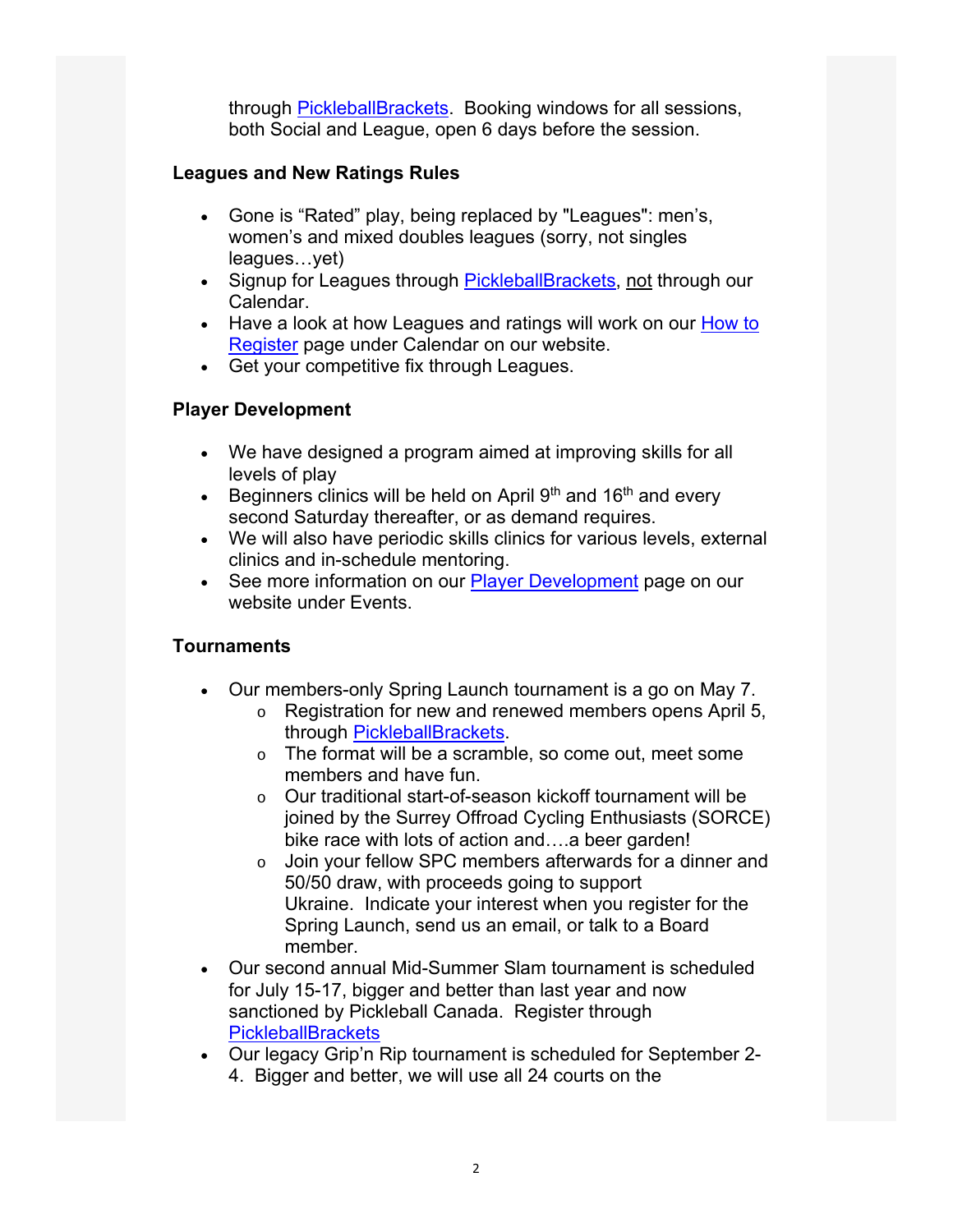reservoirs. And, of course, it is PCO sanctioned. See PickleballBrackets.

• Both the Mid-Summer Slam and the Grip 'n Rip will now have age categories. Yay!

#### **Other New Initiatives**

- Coaching we have 12 members newly qualified as Level 1 instructors under the PCO's National Coaching Program. Level 2 certification goes later this year.
- Extemble 1 Refereeing Sue Livesey, the club's newly minted Level 2 Referee will be holding several refereeing and line judge sessions this year with the objective of having several certified referees.
- Youth Programs A component of our Player Development program, the team (including our newly minted coaches) will be (and have been, during the offseason) working with schools to introduce elementary aged students to pickleball.
- Special Events and Socials Shaida Nanji has been a fountain of ideas for several special events that will be held throughout the season, the first of which is our member/guest dinner and Ukraine fundraising draw.
- Social Media as well as our Facebook presence, the club now has a presence on Instagram. Checkout our Instagram at @surreypickelballclub.
- Sponsorships and Donations Tom Westendorf and his volunteer team has done a fabulous job of attracting organizations wanting to sponsor various aspects of the club and its tournaments, thereby reducing our costs and providing members with added value. See the sponsorship and partnership pages on the website.
- $\bullet$  Ball Machine yes, the club now has a ball machine for use in our coaching sessions and clinics, and which members will be able to rent.
- Club Apparel watch for offerings of club and tournament gear, coming soon.

Phew! I'd go on and on, but you're probably tired of reading. Suffice it to say, there is lots going on and lots to get excited about. Want to get more involved? Send us an email or grab a Board member and offer to help.

See you on the courts.

Regards, *Ken Nowlan*

President, Surrey Pickleball Club